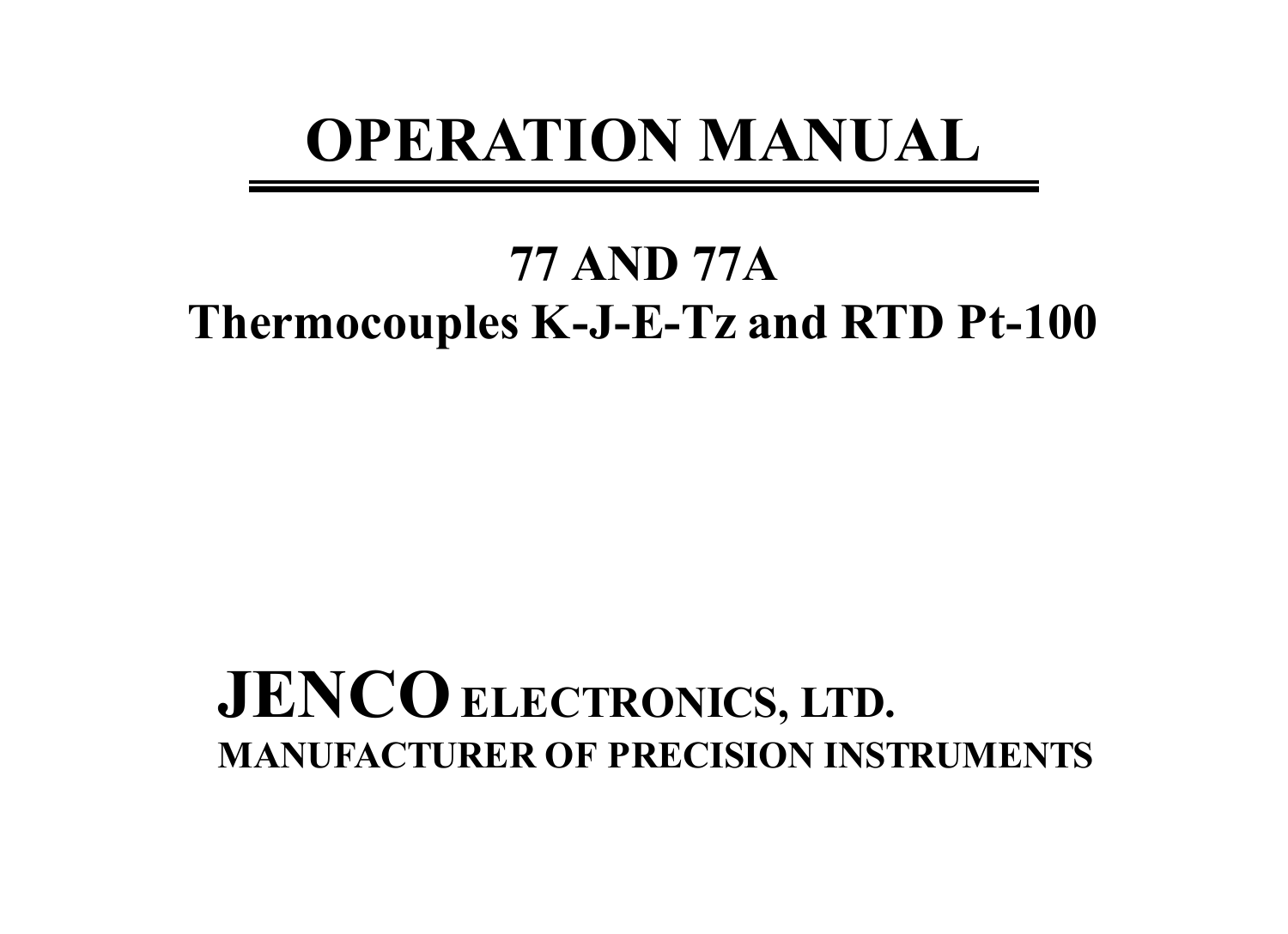Model 77 and 77A are factory calibration per the information on the product label. They may be re-calibrated any time to any upper temperature within the capability of the product and the sensor type used. Both upper and lower temperature may be adjusted on RTD models. See accompanying data sheet for temperature range capabilities and technical knowledge. Manufacture offers recalibration service for a nominal charge.

### *THEORY OF OPERATTION:*

Model 77 and 77A are 2 wire transmitters intended to accept thermocouple or RTD input and produce a current output in the range of 4 to 20mA DC

Current output (and LED brightness) is proportional to actual measured temperature and the calibrated upper temperature as described in the procedure below. Current output tracks thermocouple's millivolt input signal with 0.1%. Thermocouple input is not electrically isolated from current output, so installation precaution must be observed to avoid ground loops. Insulated (un-grounded) thermocouple probes are strongly recommended.

In use, resistance across output terminal of this transmitter is continously adjusted to cause appropriate current flow (per Ohm's Law) in the range between 4 and 20mA at any voltage between 12 and 24 VDC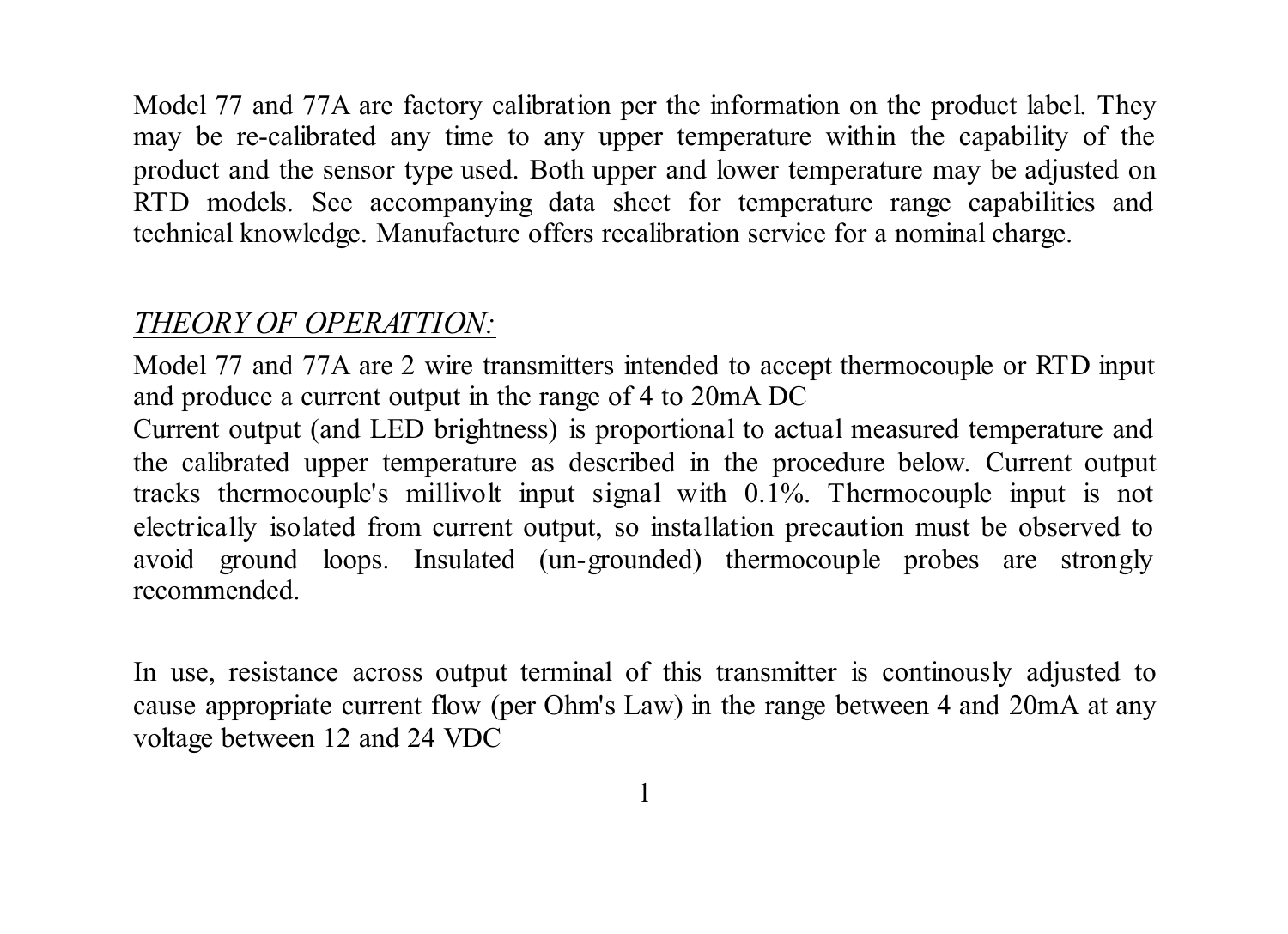## *SPECIFICATION:*

Thermocouple/RTD type is factory pre-ret. Temperature range is user adjustable via range selecting solder pads, plus 25 turn trimmers for ZERO and SPAN. Input: Thermocouple or RTD as indicated on nameplate. Output signal: 4-20mA. Output accuracy (thermocouple): sensor output 0.1%. Supply voltage required: 12-24 VDC. Sensor burnout detection: 25mA. Case: Gray ABS, 1.69 diameter X 1.14 High (43x29mm). Pilot: LED, brightness proportional to output.

|                                                                 | 77                 | 77 A                 |  |
|-----------------------------------------------------------------|--------------------|----------------------|--|
| Ambient range                                                   | $-10$ to $+70C$    | $-40$ to $+85F$      |  |
| Span drift                                                      | $.1\%$ /C          | $.005\%$ /C          |  |
| Zero drift                                                      | $2u$ V/C           | $0.01\%$ span        |  |
| Minimum Span                                                    | $T/C:100^{\circ}C$ |                      |  |
|                                                                 | $RTD:75^{\circ}C$  |                      |  |
| Supply voltage effect+                                          | $1u$ V/V           | $.5u$ V/V            |  |
| Cold jct. Compensation#                                         | $0.5$ C/C          | .03 C/C Ta=-40,+70C  |  |
|                                                                 |                    | .05 C/C Ta=-40, +85C |  |
| + RTD version: model $77 = 01\% / V$ , model $77A = 0.06\% / V$ |                    |                      |  |

# Not applicable to RTD types.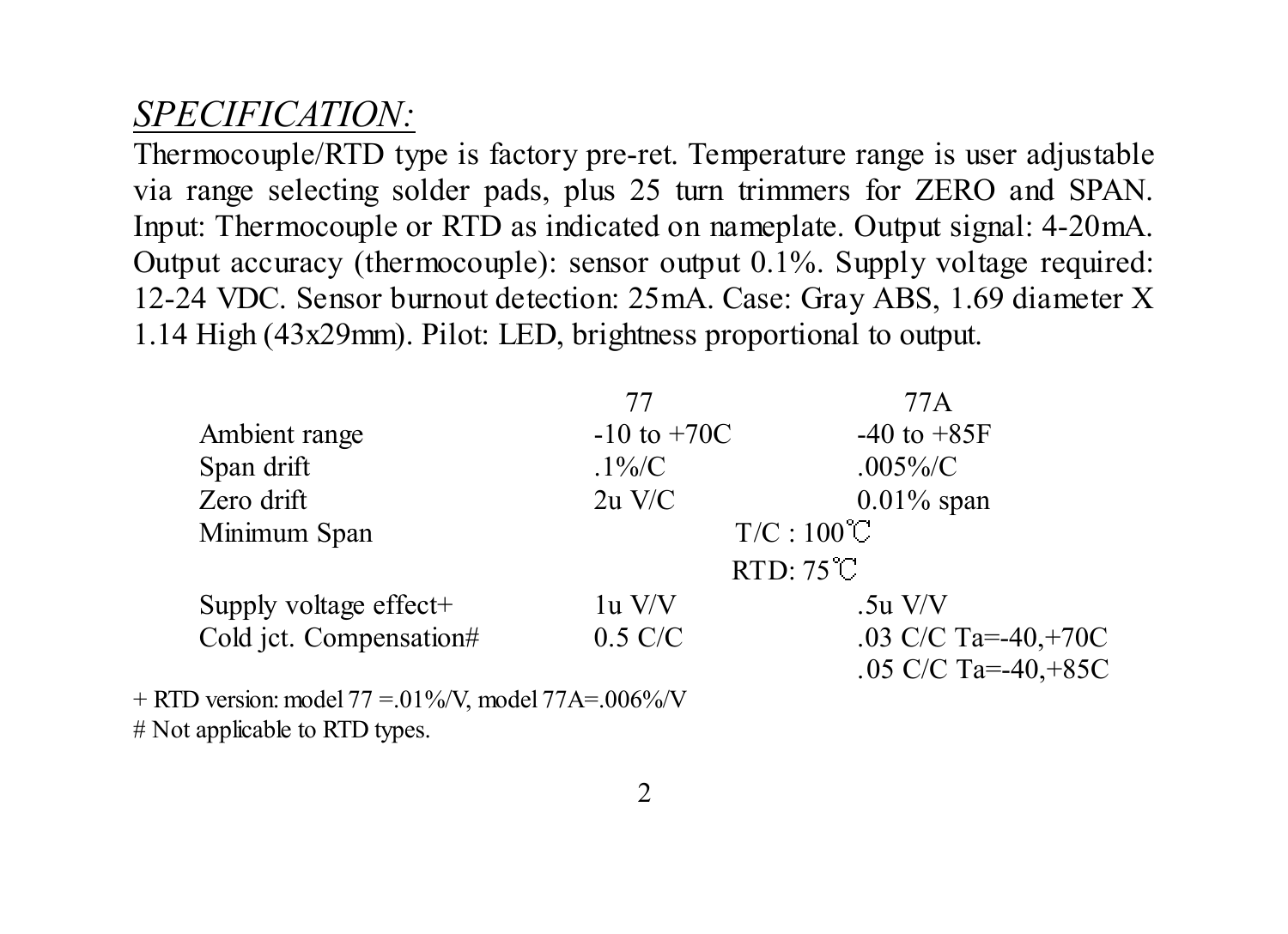

### FITS STANDARD THERMOWELL HEADS FACTORY CALIBRATED 12-24 VDC POWERED USER ADJUSTABLE ZERO/SPAN 3 USER-SELECT MEASUREMENT RANGES 2 AMBIENT TEMPERATURE RANGES

URRENT PROPORTIONAL LED BRIGHTNESS FACTORY CUSTOM CALIBRATION AVAILABLE

User Adjustable Temperature Span $^{\circ}$ C) for 4-20 mA Output\*

| Jumper |               |             |               |               | <b>RTD</b>  |
|--------|---------------|-------------|---------------|---------------|-------------|
|        | $0 - 230$     | $0-190$     | $0 - 200$     | $0 - 215$     | $-50-150$   |
|        | $0 - 230/500$ | $0-190/390$ | $0 - 200/400$ | $0 - 215/450$ | $0-150/300$ |
|        | $0-500/1200$  | $0-390/760$ | N/A           | $0-450/1000$  | $0-300/600$ |

\*For jumper selection indicated, upper temperature limit is user adjustable within this range. Factory stocks calibrated units in the standard configurations listed. Non-standard configurations available on special order. Lower temperature limit (4mA) is fixed at  $0\textdegree$  (32°F) for thermocouple models; 4mA is adjustable on RTD models form -50  $\degree$  to +50  $\degree$  (-58  $\degree$  to +122  $\degree$  F).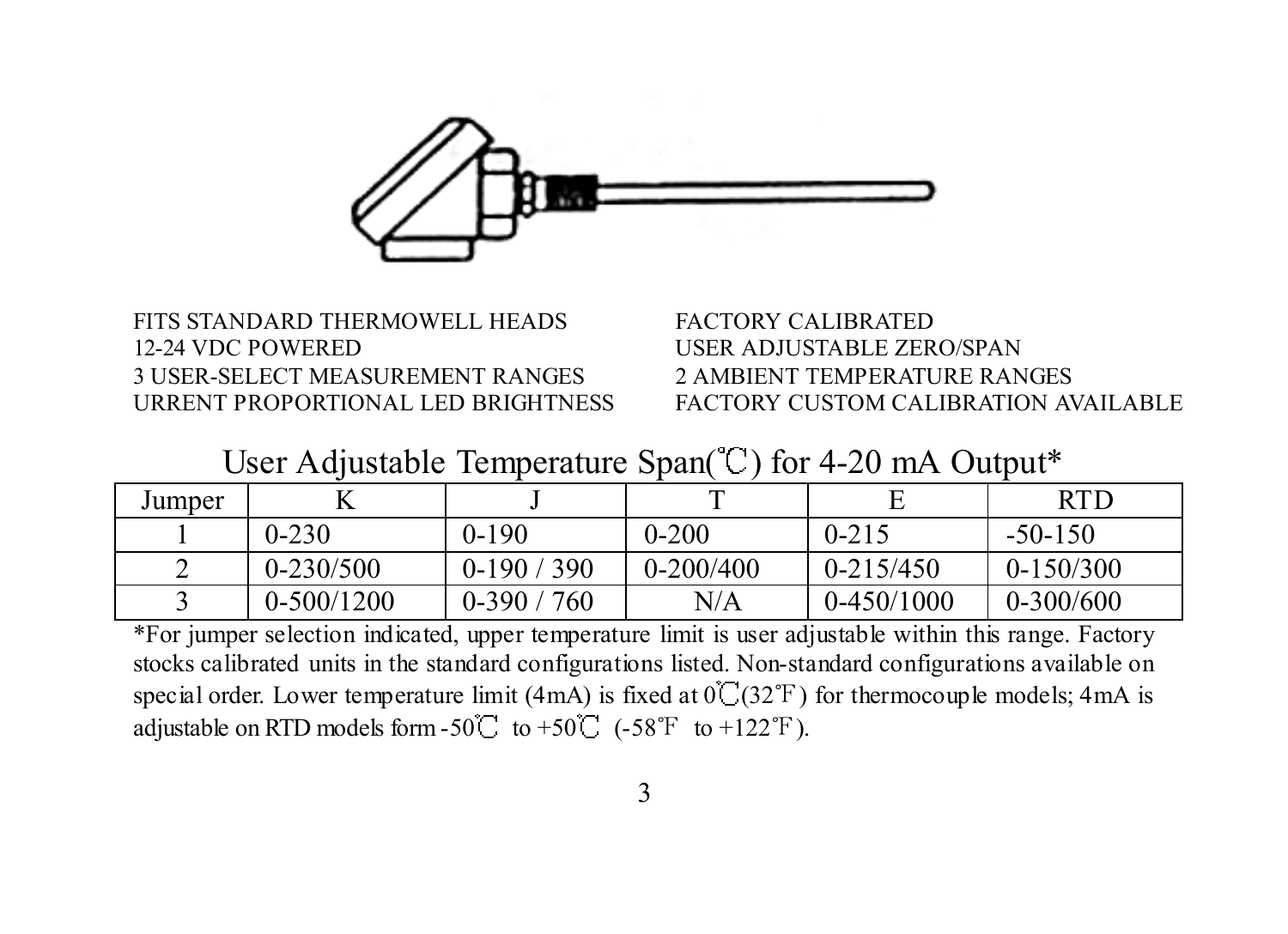Factory Standard Stock Items\*

| Type | Temp Range                         | Model Number                 |
|------|------------------------------------|------------------------------|
| K    | 0 to 300C(32 to 572F)              | 77 / 01/1000/10300/CEL       |
|      |                                    | 77A /01/+0000/+0300/CEL      |
|      | 0 to $600C(32 \text{ tot } 1112F)$ | $/01/+0000/+0600/CEL$<br>77  |
|      |                                    | $77A/01/+0000/+0600/CEL$     |
|      | 0 to 1200C(32 to 2192F             | $/01/+0000/+1200/CEL$<br>77  |
|      |                                    | 77A/01/+0000/+1200/CEL       |
|      | 0 to 300C (32 to 572F)             | 77 /02/+0000/+0300/CEL       |
|      |                                    | 77A /02/+0000/+0300/CEL      |
|      | 0 to 700C (32 to 1292F)            | $(02/+0000/+0700/CEL)$<br>77 |
|      |                                    | $77A/02/+0000/+0700/CEL$     |
| E    | 0 to 1000C(32 to 1832F)            | $(03/+0000/+1000/CEL)$       |
|      |                                    | 77A /03/+0000/+1000/CEL      |
| T    | 0 to 100C (32 to 212F)             | $(04/+0000/+0100/CEL)$       |
|      |                                    | 77A /04/+0000/+0100/CEL      |
|      | 0 to 400C (32 to 752F)             | $(04/+0000/+0400/CEL)$<br>77 |
|      |                                    | 77A /04/+0000/+0400/CEL      |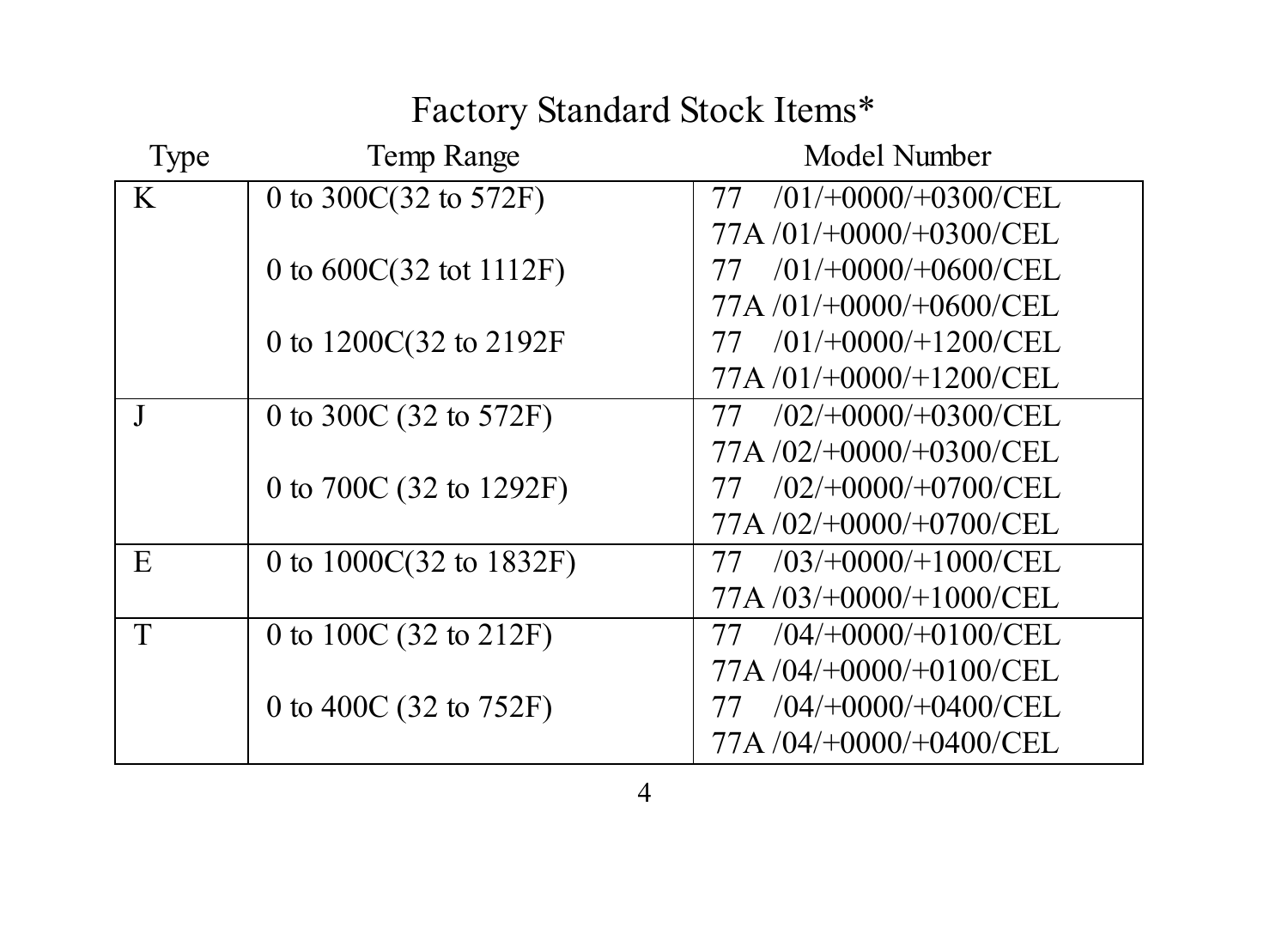| <b>RTD</b> | $-50$ to $50C$ ( $-58$ to $122F$ ) | $/11/-0050/+0050/CELL$      |
|------------|------------------------------------|-----------------------------|
|            |                                    | 77A/11/-0050/+0050/CEL      |
|            | 0 to 100C (32 to 212F)             | $/11/+0000/+0100/CEL$       |
|            |                                    | $77A/11/+0000/+0100/CEL$    |
|            | 0 to 250F (-18 to 121C)            | $/11/+0000/+0250/CEL$       |
|            |                                    | 77A/11/+0000/+0250/CEL      |
|            | 0 tot 500F (-18 to 260C)           | $77 / 11/ +0000/ +0500/CEL$ |
|            |                                    | $77A/11/+0000/+0500/CEL$    |
|            | 0 to 600C(32 to 1112F)             | $/11/+0000/+0600/CELL$      |
|            |                                    | 77A /11/+0000/+0600/CEL     |
|            |                                    |                             |

\*These calibration settings are stocked and considered standard. Custom calibration is available on special order. User may recalibrate any unit to any temperature within its capabilities.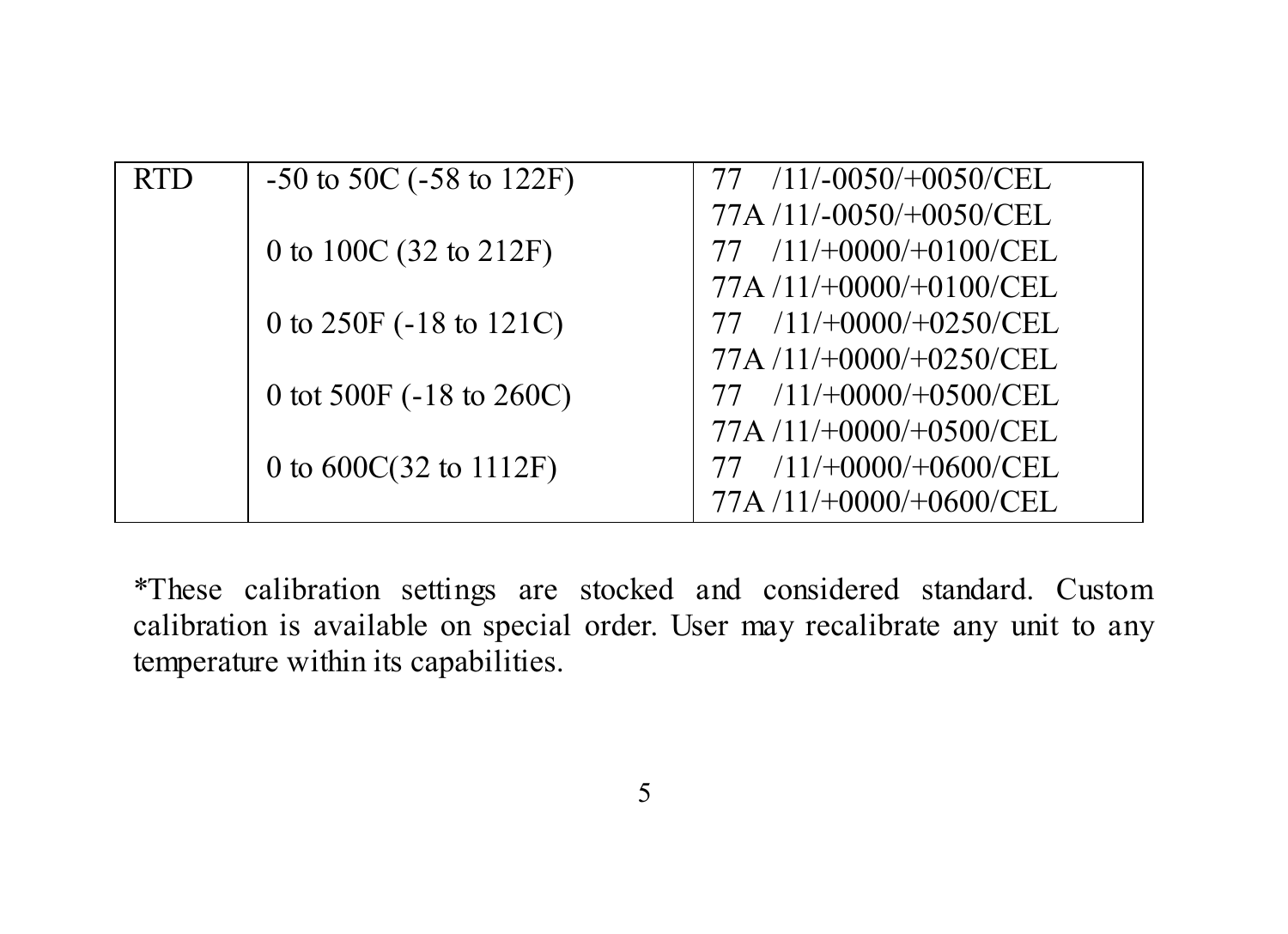## CONNECTION DIAGRAMS





THERMOCOUPLE MODELS 77/77A

RTD MODELS 77/77A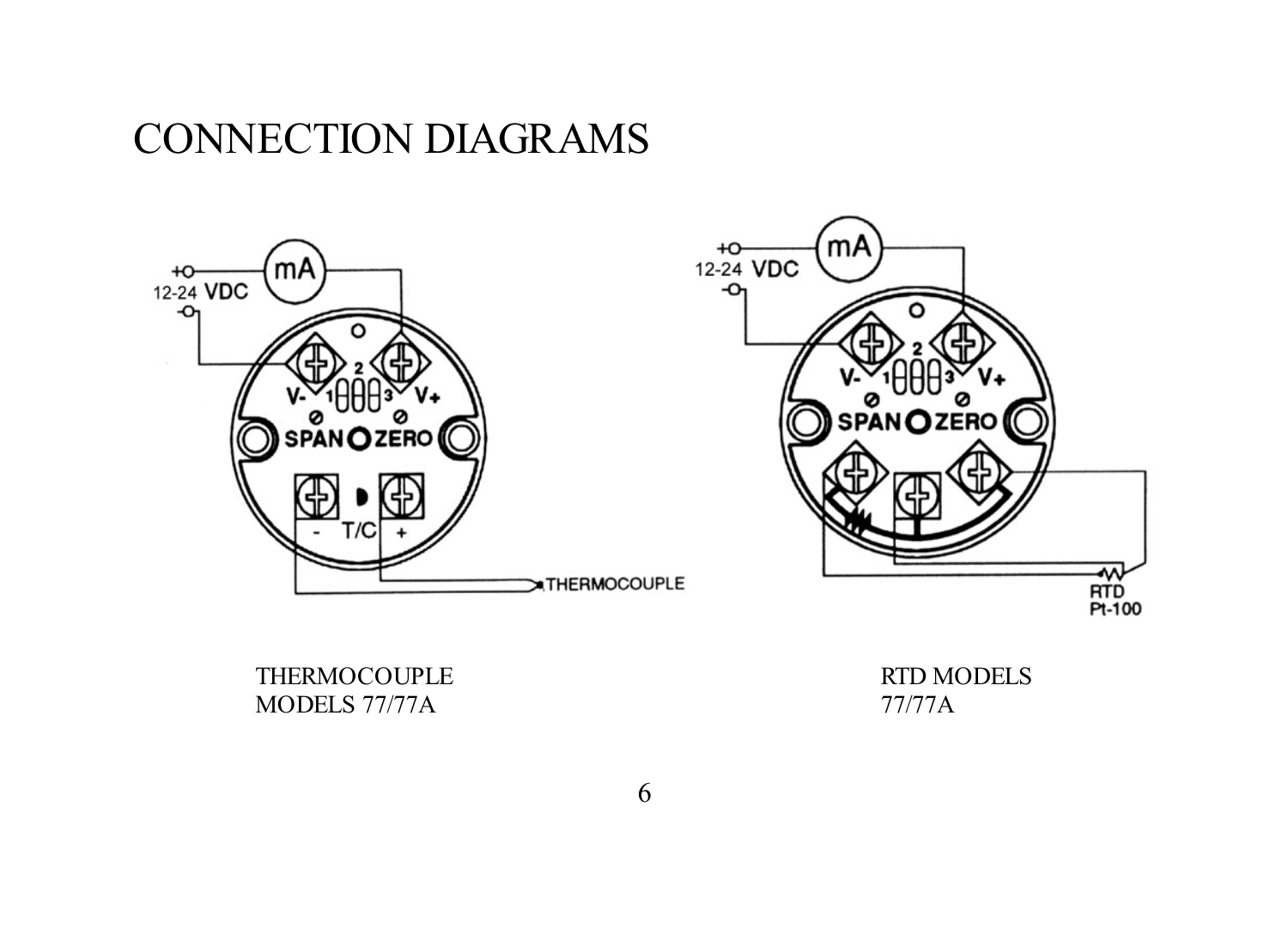# TOP VIEW





THERMOCOUPLE MODELS 77/77A

RTD MODELS 77/77A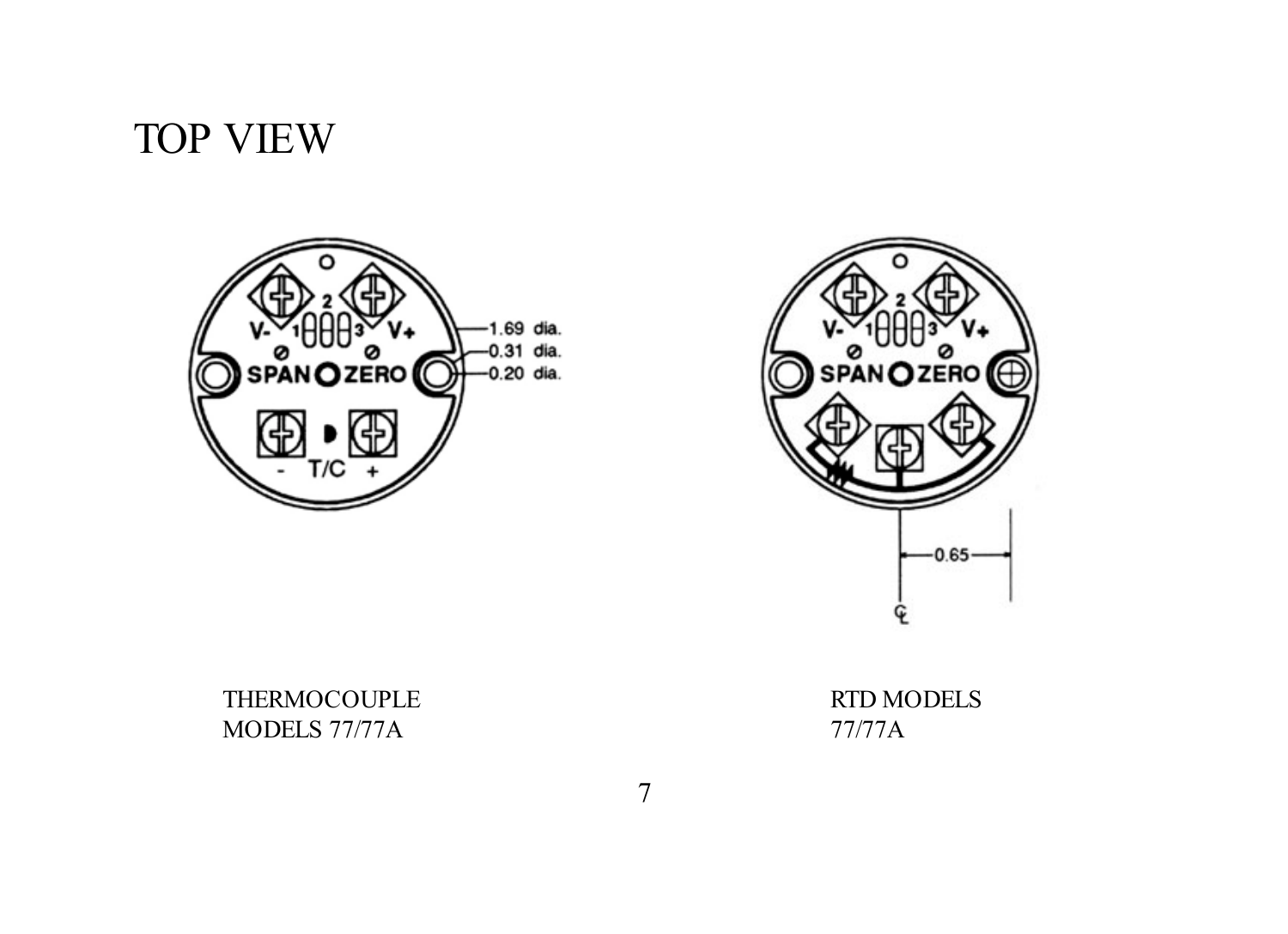# SIDE VIEW

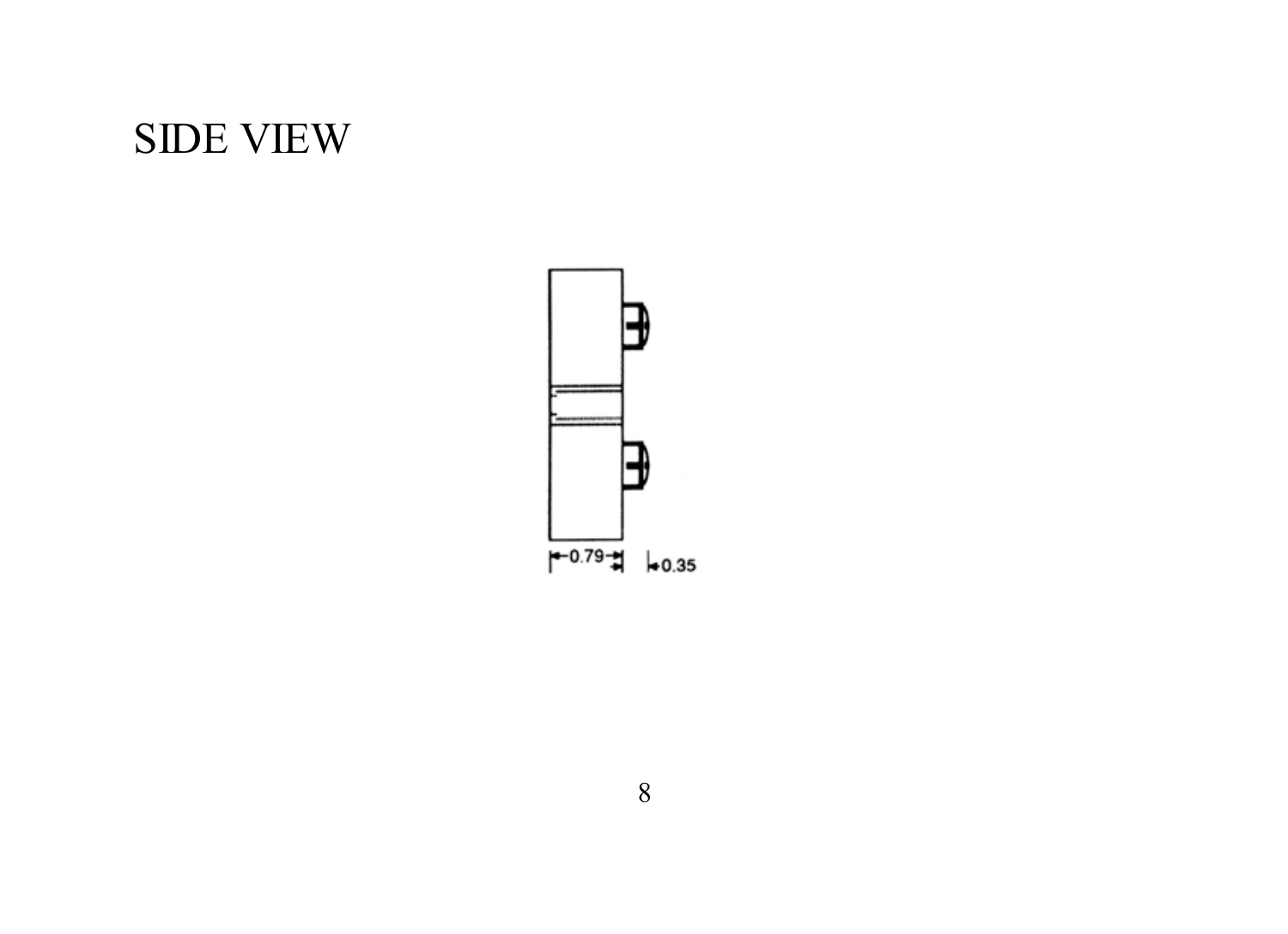### **WARRANTY**

Jenco Instruments, Ltd. Warrants this product to be free from significant deviations in material and workmanship for a period of 1 year from date of purchase. If repair or adjustment is necessary and has not been the result of abuse or misuse, within the year period, please return-freight-prepaid and the correction of the defect will be made without charge. If you purchased the item from our Jenco distributors and it is under warranty, please contact them to notify us of the situation. Jenco Service Department alone will determine if the product problem is due to deviations or customer misuse.

Out-of-warranty products will be repaired on a charge basis.

### **RETURN OF ITEMS**

 Authorization must be obtained from one of our representatives before returning items for any reason. When applying for authorization, please have the model and serial number handy, including data regarding the reason for return. For your protection, items must be carefully packed to prevent damage in shipment and insured against possible damage or loss. Jenco will not be responsible for damage resulting from careless or insufficient packing. A fee will be charged on all unauthorized returns.